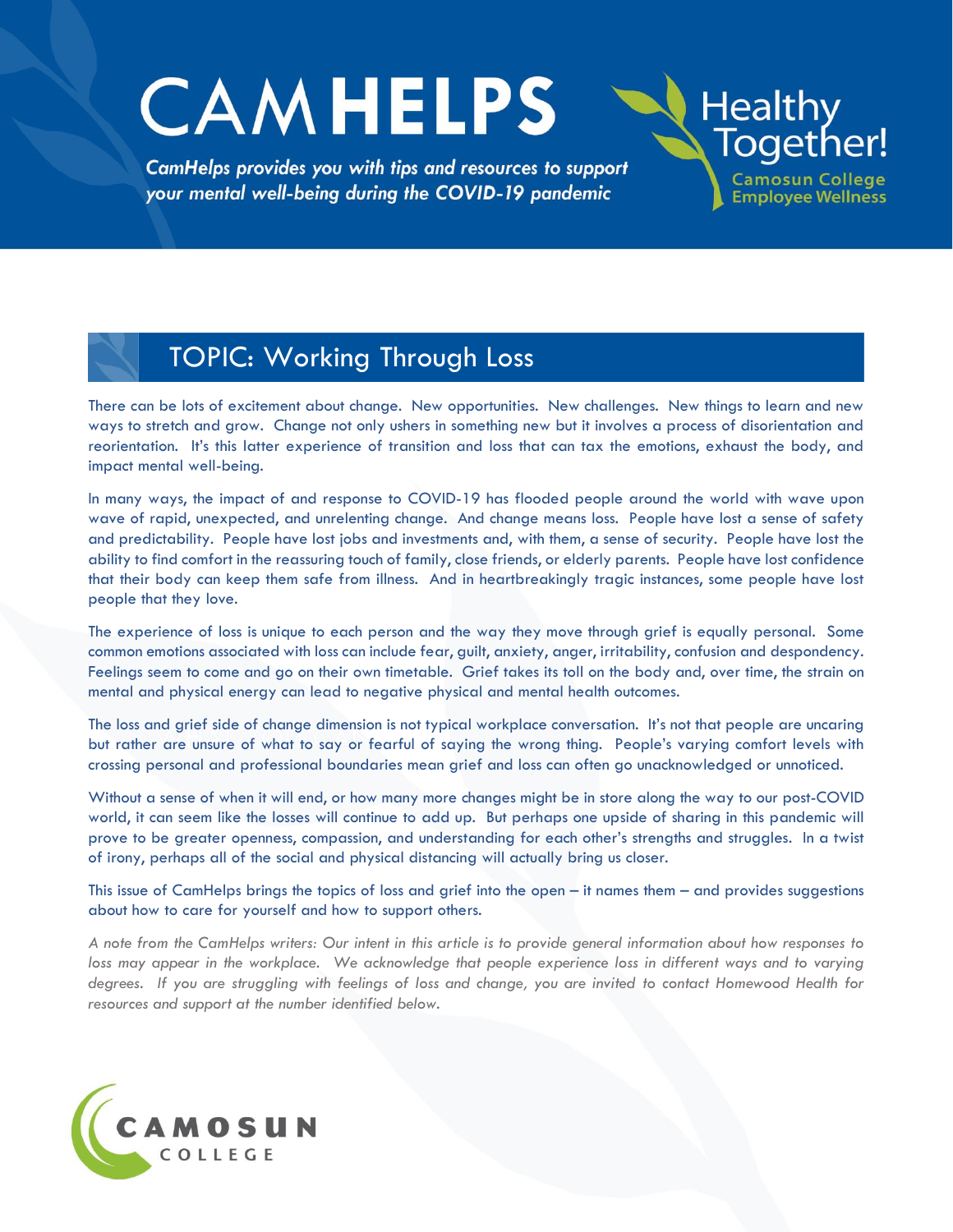## WHAT YOU CAN DO

#### **ACKNOWLEDGE the changes**

When you feel safe to do so, acknowledging the various types of losses that have occurred can be a helpful step in navigating through change. Doing this might give you some personal insight into why you are feeling the way you do or help you to understand why you are acting *or* reacting as you are. Plus, it can also point you towards resources and supports that relate to your particular situation. Ultimately, naming the losses can be a starting point for exploring how to begin moving forward.

Wondering how to start? Consider this:

- Start by getting a journal or notebook that looks, feels, sounds, and even smells safe and comforting.
- Create separate sections to help focus your thoughts. Some suggestions include:
	- o The meaning of loss describe your general thoughts about loss as a universal experience or what the idea of loss means to you
	- o Helping make a list of resources (people, books, websites, etc.) that have helped you through previous losses in your life. What made each resource special?
	- o Needs write about the things you need right now. It could be any number of things including physical, emotional, financial, or spiritual needs
	- o Questions what questions do you have about your losses? What are you curious about?
	- o Now What are your most significant losses right now? How are you responding/reacting to them?
	- o Then what is your most hopeful vision for the future? Write down your ideas for what steps you can take to get you one step closer.
- Spend 15-30 minutes each day writing in your journal. Your journal is only for you.
- Be real and honest with yourself.

#### **OVERFLOW with compassion towards others**

Although you should never pressure someone to talk about their experiences of loss, it's important to let people you care about know that you see them and are there to listen, if they choose to talk. It may feel a bit awkward at first, talking about emotions or listening to someone else describe theirs. Remember, you're not responsible for fixing someone else's problems and you aren't expected to be someone else's therapist. It's your genuine care that can make the difference. Here are some suggestions to help you in these conversations:

#### *Consider using open ended questions.* For example:

- How…
	- o are you right now?
	- o did that make you feel?
- What…
	- o was that like?
	- o gives you hope?
	- o do you need?
	- o do you think might happen next?

*Be a supporter, not a saviour.* Don't try to solve someone else's problems by offering advice or comparisons to your own loss experiences. Try using statements that let someone know you've heard what they've said:

- That must have been a really difficult decision.
- I care about you and hear you say that this has been a lot to deal with.
- It sounds like you are doing the best you can.
- Uncertainty and not knowing can be really frustrating.
- I'm thinking of you.

In some instances, conversations may involve long pauses as people collect their thoughts or feel strong emotions. Resist the urge to fill the silences with chatter. Your availability and willingness to listen can often be more powerful than anything you could say.

And if someone's story of loss isn't something you can relate to, don't worry because it's not important that you can. The most important thing is to be present and open to hearing their story and asking about their experience.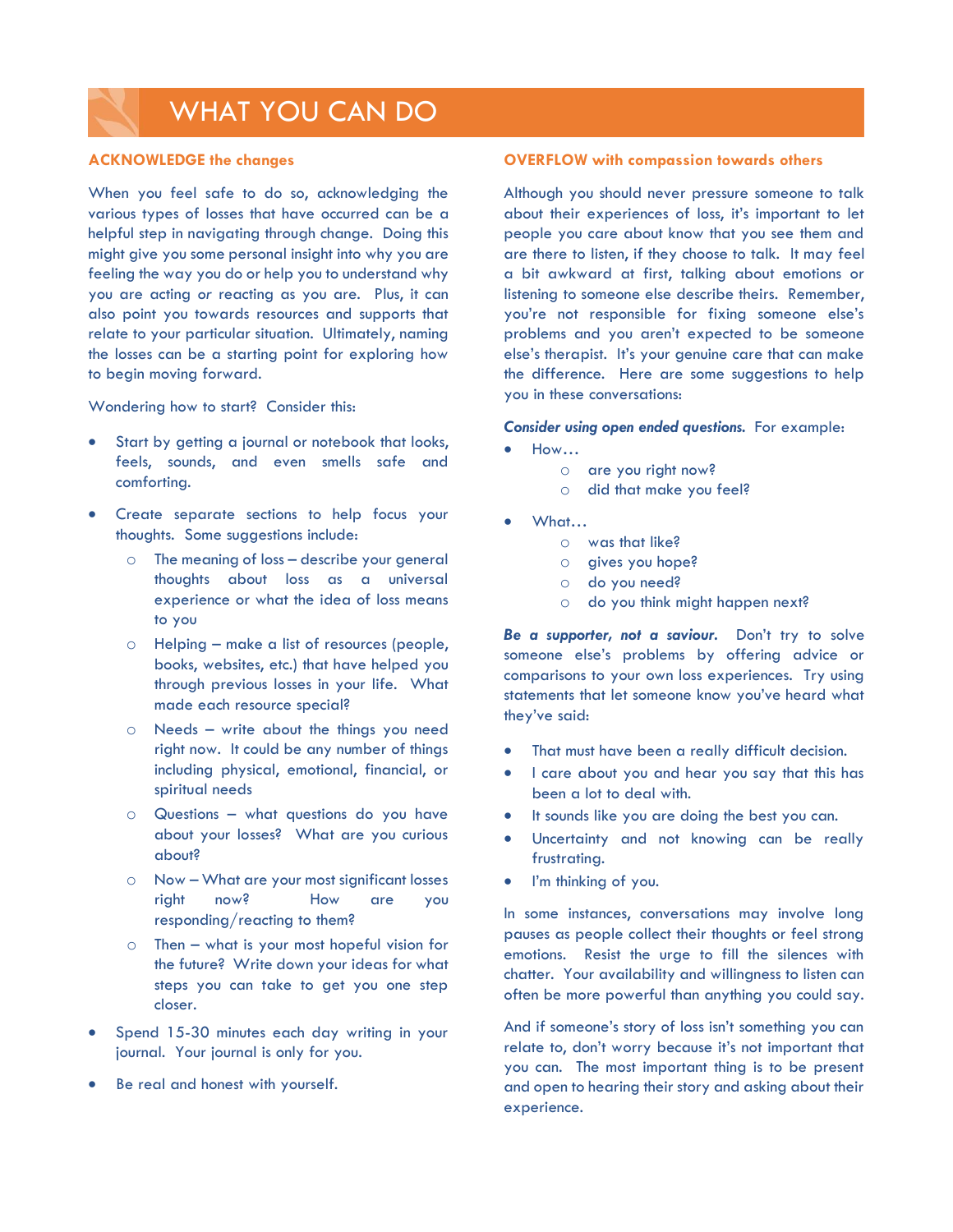#### **KNOW the signs**

Be aware of attitudes, behaviours and moods of people around you. Everyone experiences and expresses their losses in different ways, but some common signs of someone moving through loss include:

- Anger and frustration little things quickly become big things and big emotions usually follow;
- Confusion and fatigue loss and grief are exhausting which can affect concentration and memory;
- Anxiety uncertainty, insecurity and self-doubt are common;
- Erratic decisions people can make quick or impulsive decisions because they want to regain control over their lives.

Each of these is a normal response to loss and grief.

#### **CHOOSE healthy things**

While working through loss, there are things you can control that will help restore your mind and body:

- Set a manageable routine;
- Eat foods low in refined sugar, fat, and salt.
- Limit intake of alcohol, caffeine, or cannabis;
- Create times to rest and allow for enough sleep each night.

## RESOURCES

#### **HOMEWOOD HEALTH**

Sometimes people struggle with loss and grief related challenges that require professional support. Homewood Health provides a variety of resources and supports to employees and their families on this subject, including:

- Professional counsellors can be contacted by calling Homewood 24/7 and arranging to speak with a counsellor. All calls are confidential.
	- o Toll free: 1-800-663-1142
	- o TTY: 1-888-384-1152
- Grief and loss coaches are available through Homewood's [Lifesmart Coaching Program](http://camosun.ca/covid19/documents/camhelps/9-Grief-and-Loss-Coaching.pdf) (PDF)
- Articles about coping with grief and loss
	- o [Coping with Loss](http://camosun.ca/covid19/documents/camhelps/9-Coping-with-Loss.pdf) (PDF)
	- o Lifelines [Surviving Grief](http://camosun.ca/covid19/documents/camhelps/9-Surviving-Grief.pdf) (PDF)

#### **JOURNALING RESOURCES**

To help get you started on keeping a journal, consider the following resources:

- Article: [Suggestions on how to write to ease grief](https://www.health.harvard.edu/mind-and-mood/writing-to-ease-grief)
- [Feelings Wheel](http://camosun.ca/covid19/documents/camhelps/9-Feelings-Wheel-Handout-2019.pdf) [PDF]: a printable resource that can help you describe what you are feeling

### **CAMOSUN RESOURCES**

- Seeking medical care [in a virtual environment](http://camosun.ca/covid19/documents/camhelps/virtual-medical-services.pdf) (PDF)
- Check CamNews for upcoming "Coping with Change" workshops facilitated by Organization and People Development.